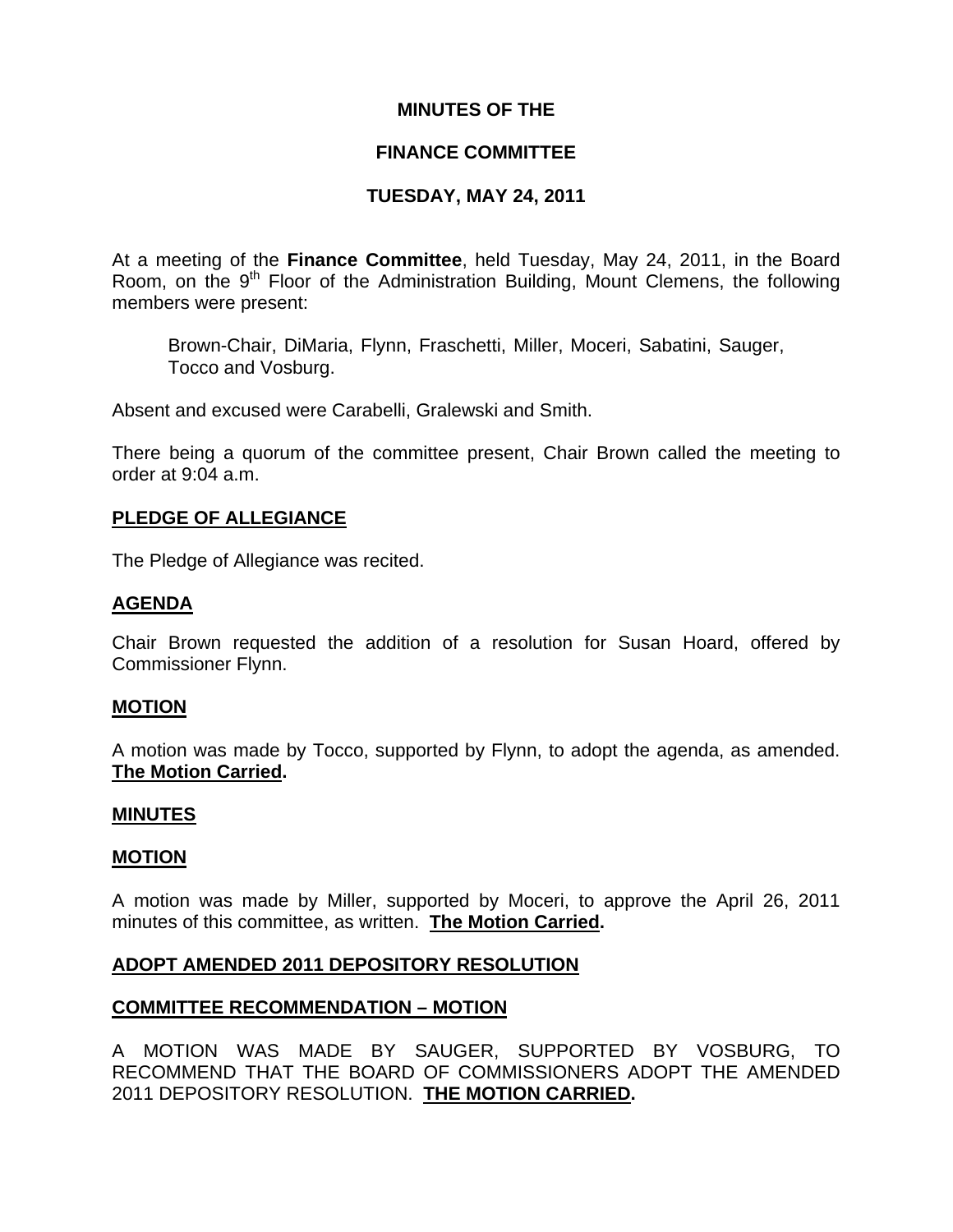#### **RENEWAL OF MACOMB AUTO THEFT SQUAD GRANT/SHERIFF'S OFFICE (RECOMMENDED BY PUBLIC SAFETY COMMITTEE ON 5-16-11)**

# **COMMITTEE RECOMMENDATION – MOTION**

A MOTION WAS MADE BY SAUGER, SUPPORTED BY MILLER, TO RECOMMEND THAT THE BOARD OF COMMISSIONERS CONCUR IN THE REQUEST OF THE MACOMB COUNTY SHERIFF'S OFFICE AND APPROVE THE RENEWAL OF THE MACOMB AUTO THEFT SQUAD GRANT FOR 2012, REQUIRING A COUNTY MATCH OF \$344,209; FURTHER, A COPY OF THIS BOARD OF COMMISSIONERS' ACTION IS DIRECTED TO BE DELIVERED FORTHWITH TO THE OFFICE OF THE COUNTY EXECUTIVE.

The following commissioner spoke: Tocco.

Chair Brown called for a vote on the motion and **THE MOTION CARRIED.** 

#### **APPOINTMENT OF LAW FIRM**

The following commissioner spoke: Miller

#### **MOTION**

A motion was made by Flynn, supported by Miller, to concur in the appointment of the law firm of Martin, Bacon & Martin to represent the County defendants in the litigation entitled Matthew Pintar v Macomb County, et al and Bryan Trees v Macomb County, et al, which are pending in Macomb County Circuit Court. **The Motion Carried.** 

# **FIRST QUARTER FINANCIAL REPORT FOR MARTHA T. BERRY**

Roger Faccione overviewed the financial report and noted that the money budgeted by the County for the first quarter was not used and they also obtained earnings for the quarter.

Chair Brown asked about the space that used to house the Health Department's water testing lab, but was vacated due to a rent increase.

Mr. Faccione spoke about the formula for budgeting the use of their space to satisfy the state cost allocation plan.

Ms. Morgan provided an explanation on why there was a cost to the Health Department for use of that space. She said the state looks at the square footage of the whole facility and then will determine the Medicaid rates. She said the state will not reimburse them for space not being used for the residents.

Chair Brown asked for the amount of rent that was charged to the Health Department. Ms. Morgan said she would have to provide that information.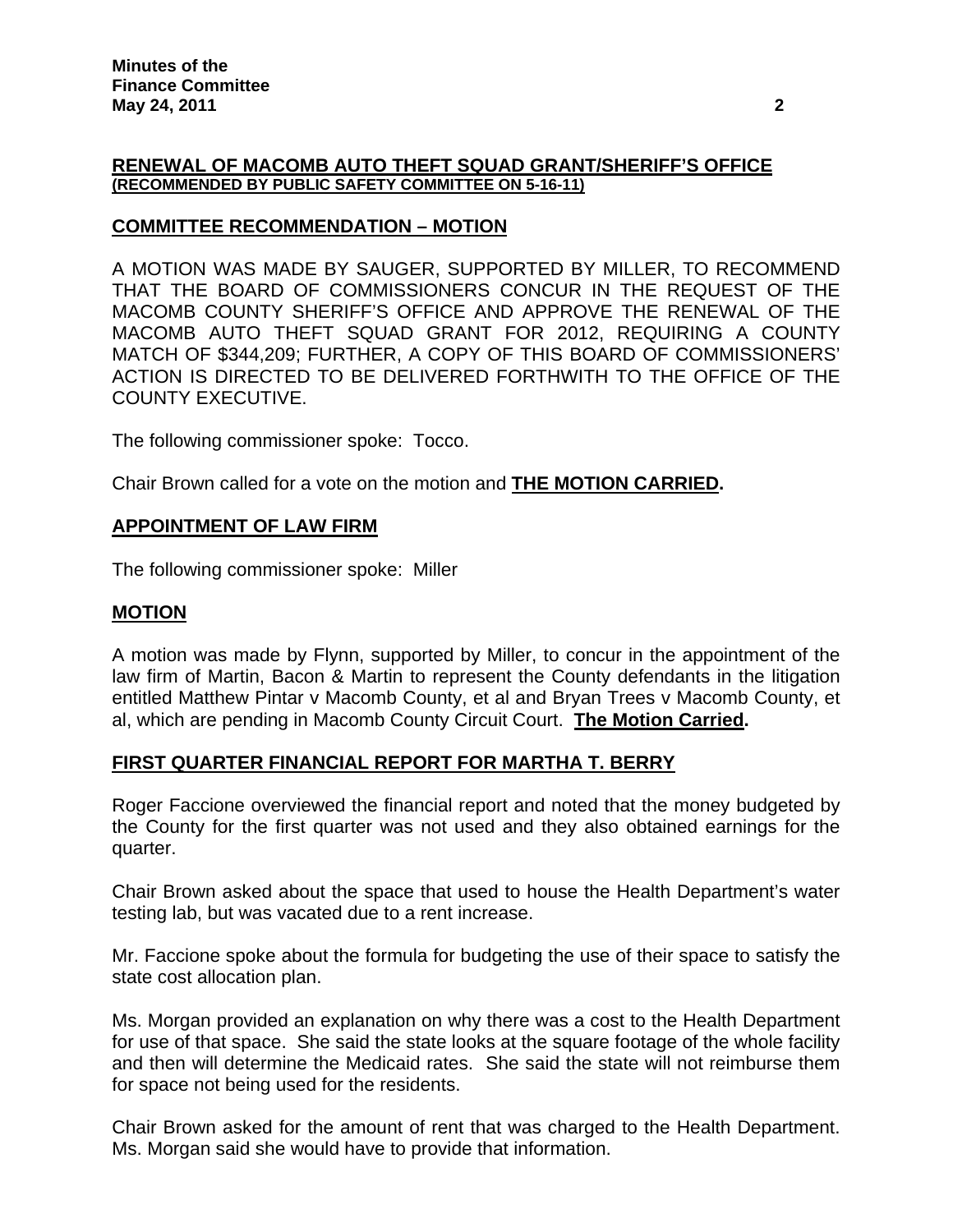The following commissioner spoke: Sauger.

## **MOTION**

A motion was made by DiMaria, supported by Moceri, to receive and file the First Quarter Financial Report for Martha T. Berry. **The Motion Carried.** 

# **PROPOSED BUDGET ORDINANCE FOR FISCAL YEAR 2011**

## **MOTION**

A motion was made by DiMaria, supported by Moceri, to receive and file the information provided on the proposed budget ordinance for Fiscal Year 2011.

Pete Provenzano gave an overview of the budget amendments.

Commissioner Brown asked about the Department of Roads' budget and if it will remain in place through September. Mr. Provenzano said he intends to have an overview of their budget at the June  $7<sup>th</sup>$  meeting of this committee.

Commissioner Tocco asked for an explanation regarding #19, transferring of funds. Mr. Provenzano explained that this will allow the Executive to do what the Finance Director has done in the past, move money between line items within a department, but if he wanted to move money from one department to another, it would require Board approval.

Commissioner Tocco referred to #17, drug forfeiture funds, and asked how much was in that fund. Mr. Provenzano said he would have to provide that information.

Commissioner Flynn referred to #18, accumulated surplus, and wondered if the number is going to change since the property values did not decline at the rate that was estimated. Mr. Provenzano said the original intent of this ordinance was to amend the actual resolution that was approved in December. He said the budget will be amended later based on the new estimates.

Commissioner Flynn asked Mr. Brumbaugh to review whether the charter includes any timeframe regarding budget amendments and report back in writing to the Board.

Commissioner Vosburg spoke about #19 and asked about the process for new positions for a department. Mr. Provenzano stated that the procedure is in place and new positions have to be viewed by the Human Resources and Finance Departments to determine the need and cost.

Chair Brown called for a vote on the motion and **The Motion Carried.**